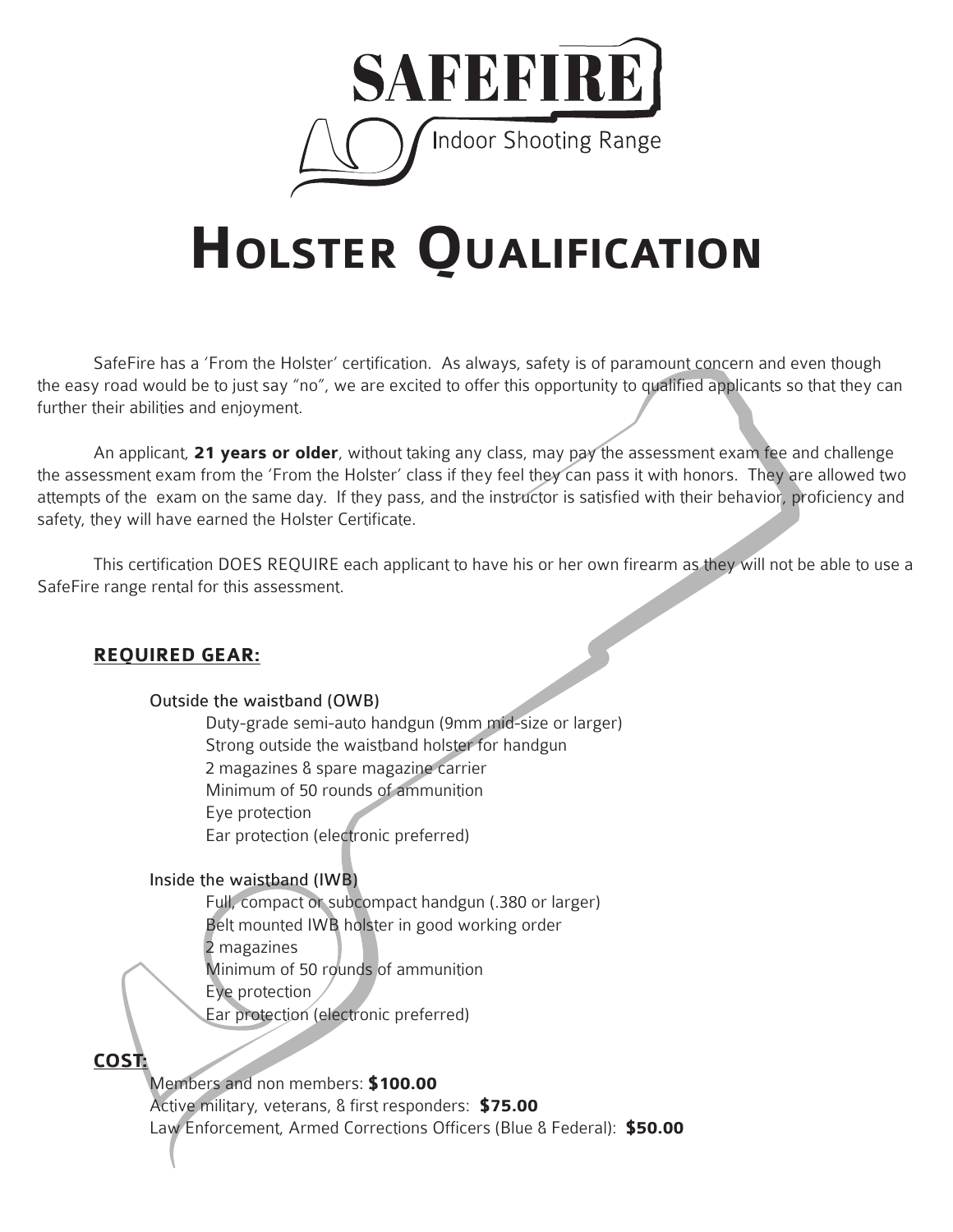# **HOLSTER QUALIFICATION overview**



### **EARNING THE CERTIFICATE**

SafeFire has a 'From the Holster' certification. As always, safety is of paramount concern and even though the easy road would be to just say "no", we are excited to offer this opportunity to qualified applicants so that they can further their abilities and enjoyment. The typical procedure to qualify for this certificate would be for a student to progress through the handgun courses until they take and pass the From the Holster course and the assessment exam to earn the Holster Certification. Even then, the instructor must feel that the student is safe and displays proficient behavior before the certificate is issued.

The other approach is that an applicant may, without taking any class, pay the assessment exam fee and challenge the assessment exam from the From the Holster class if they feel they can pass it with honors. They are allowed two attempts of the exam on the same day. If they pass, and the instructor is satisfied with their behavior, proficiency and safety, they will have earned the Holster Certificate. If they fail both attempts, they will be required to take the From the Holster class and the assessment exam fee is forfeited. Again, the certificate will only be issued when the instructor is satisfied with the behavior, proficiency and safety the student displays.

Holsters must be belt mounted and have full trigger guard coverage. The holster can have up to a 15 degree cant, but vertical cant is ideal. Serpa holsters (Holsters with "active retention" use a mechanical device of some sort to restrain the gun) requiring trigger release mechanisms may only be approved with an additional endorsement.

The Certificate is for standing position outside the waistband, belt mounted, full size frame handguns with duty holsters at the 3:00 position, unless otherwise approved. Additional endorsements can be earned at the same time- Look at the application to see all the endorsement options. No collapsing inside the belt holsters, cross draw holsters, shoulder holsters or 6:00 position draw are allowed. Any holster, even in the approved positions, that requires the shooter to muzzle others will not be allowed. This certificate is NOT for pocket pistols.

### **The Holster Certificate will be good for 12 months, at which time the certificate holder will be required to re-apply for the assessment exam to continue to draw and shoot.**

## **USING THE CERTIFICATE**

When a shooter wants to draw from the holster in the range, they must have their Certificate Card with them, inform the cashier, who will verify their certificate by checking their driver's license and making sure the cert is valid. Whenever possible, they will be assigned an alternate bay. The goal would be that most of those drawing from the holster are in the same bay and somewhat segregated from the other shooters. Upon entering the bay, the certificate will be given to the Range Officer who will confirm endorsements and display it in the shooting lane. The shooting bench is required to be dropped when drawing from the holster. Tactical magazine reloads and emergency reloads will be allowed. If your magazine does goes beyond the firing line, inform the range officer and allow he/she to retrieve it.

Because of the potential danger of drawing from the holster and shooting, the range officers will be watching closely for safety violations for the safety of the shooter and those around them. If the range officer observes safety violations, they may either give a warning or suggest that the shooter comes back on another day, or if warranted, they may revoke the draw from the holster certification.

If the shooter decides to challenge the Range Officer's ruling, the video will be reviewed and SafeFire management will make the final decision. If that shooter wishes to reapply for the holster certification, they will be required to pay for and take class and pass the assessment with honors. Again, safety is of our paramount concern, and is our top priority.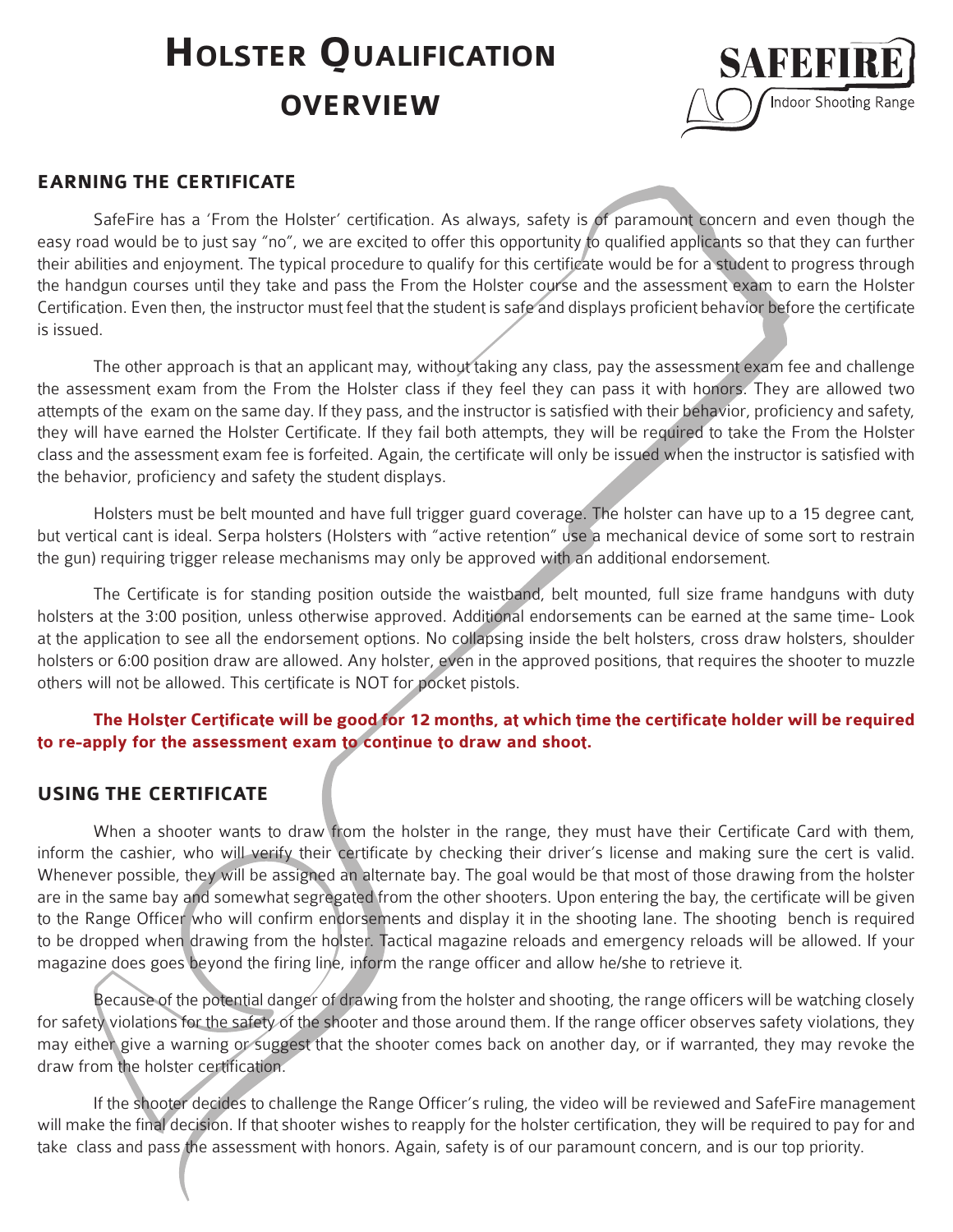# **waiver Holster Qualification**



# **GENERAL LIABILITY WAIVER AND ASSUMPTION OF RISK**

In consideration of being permitted to participate in any way in any SafeFire Indoor Shooting Range events or activities, or being permitted to enter for any purpose any area thereof, I, for myself, my minor children if participating or on the premises, my personal representatives, heirs and next of kin:

# **Participation in the From the Holster class, Drawing from the Holster and all activities following is conditioned upon the participant's review and execution of SafeFire's Liability Waiver and Assumption of Risk form, which is incorporated herein by this reference.**

1. Hereby understand that handling, firing, or being in the presence of firearms is a dangerous activity, in which, as a participant, I may suffer serious bodily, psychological and neurological injury or death, or cause injury to another person or property. Among the possible causes of serious injury or death, even if I am with an instructor are:

- a. Exploding or malfunctioning weapons and ammunition, even if rented or purchased from SafeFire.
- b. Direct fire or ricochet of a bullet, either from my weapon, a rental weapon, or the weapon of an instructor or customer.
- c. Injury or death resulting from a slip, fall, collision, noise or environmental condition even if not directly caused by firearms but while I am on the premises.
- d. I understand that injury or death could result from other causes not listed above and that any event that causes injury or death is covered by this Agreement.
- e. I also expressly acknowledge that injuries may be compounded or increased by negligent rescue operations or procedures of SafeFire Indoor Shooting Range.

2. Hereby RELEASE, WAIVE, and DISCHARGE SafeFire, LLC, dba SafeFire Indoor Shooting Range, its members, employees, officers, successors and assigns (all referred to herein as "SafeFire") from all liability to me, my personal representatives, assigns, heirs, and next of kin for any loss or damage, and any claim or demands therefore on account of injury to the person or property or resulting in the death of the undersigned arising out of or related to any activities or events held at SafeFire Indoor Shooting Range. In addition, I covenant not to sue and waive my rights to sue Safe Fire based upon any claim arising out of any of the activities/events.

3. Hereby assume full responsibility for any risk of bodily injury, death, or loss of property or property damage arising out of or related to the activities/events caused by the negligence of SafeFire. INITIALS

4. Hereby agree to indemnify and save and hold harmless SafeFire from any loss, liability, damage, or cost they may incur due to claims brought against SafeFire arising out of my injury, death, loss of property, or damage to my personal property while I am on the premises. INITIALS

5. Hereby agree that this release and waiver of liability, assumption of risk and indemnity agreement extends to all acts of negligence by SafeFire.

INITIALS

INITIALS

INITIALS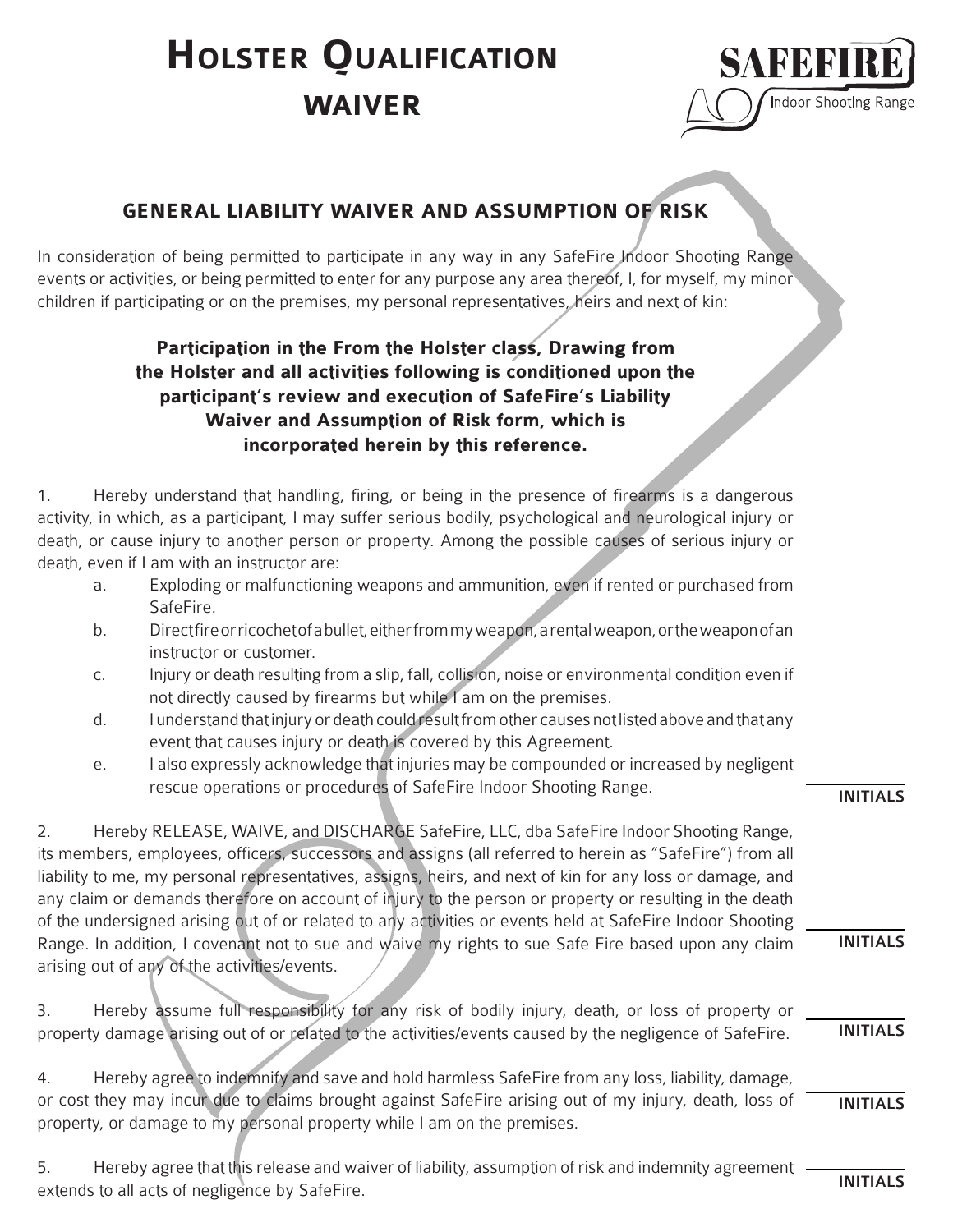# **HOLSTER QUALIFICATION**

# **WAIVER** (CONT.)



6. Hereby certify that all information contained herein is true and complete to the best of my knowledge and belief. I authorize verification of this information, and release all concerned from any liability in connection therewith. I take full responsibility to request, read, and comply with any updates to SafeFire's Rules and Regulations. Providing false or misleading information in this form, or failure to adhere to SafeFire's Rules and Regulations, shall be grounds for denial, suspension, termination and/or expulsion from SafeFire at the sole discretion of Safe Fire with or without advanced notice or refund.

7. Hereby, on behalf of myself, my family, agents, heirs, assigns, executors and administrators, and any minor who I am accompanying, for the consideration of being allowed to enter, rent and/or use the facilities and services of SafeFire, do hereby absolutely and unequivocally waive, release, indemnify, defend, and hold harmless SafeFire and any other parties of interest from any and all claims, potential claims, demands, liability and/or damages arising out of injury, loss or disability, physical or otherwise, connected or arising out of or related to the use of, attendance, or activities at the facility; and do further specifically agree to indemnify and hold harmless all of the foregoing from and against any claim which may be made by or on behalf of the undersigned or by any third party for personal injury or property damage sustained as a result of the actions or intention of the undersigned in connection with use of the facility and services of Safe Fire . I further understand that the activities on the range can be extremely dangerous, and I voluntarily accept the risks associated therewith.

8. Shall at all times practice safe gun handling practices, and adhere to all SafeFire's Rules and Regulations.

9. Promise that I am in good physical health to participate in the activities/events and that I will not participate if I am under the influence of drugs or alcohol.

10. Understand that I will be held financially responsible for any damage caused to SafeFire equipment (e.g. \$50 for hitting baffles/walls, \$500 for any necessary welding, \$5000 for the replacement of any range equipment) caused by myself or any minors accompanying me.

11. I understand that SafeFire and/or their affiliates may take photographs, video, film, and other images of me (or my child) while I (we) are on the premises and/or participating in or observing the activities/events. I waive any right of privacy, publicity, compensation, copyright, or other rights to those images and I consent to SafeFire using those images for any purpose.

12. Parents or guardians are solely responsible for the actions and injuries of minors in their custody. If I am signing this agreement as a parent or guardian of a child under the age of 18, so that the child may be able to enter the range or make use thereof, then:

a. I agree to indemnify and hold harmless SafeFire from any and all liabilities, claims, demands or causes or action brought by or on behalf of the child for injuries and damages arising out of my use of the range, or the child's presence at the range, that is alleged to have been caused by the negligence of SafeFire, or caused by acts or omissions of third parties or caused by hidden,

INITIALS

INITIALS

INITIALS

INITIALS

INITIALS

INITIALS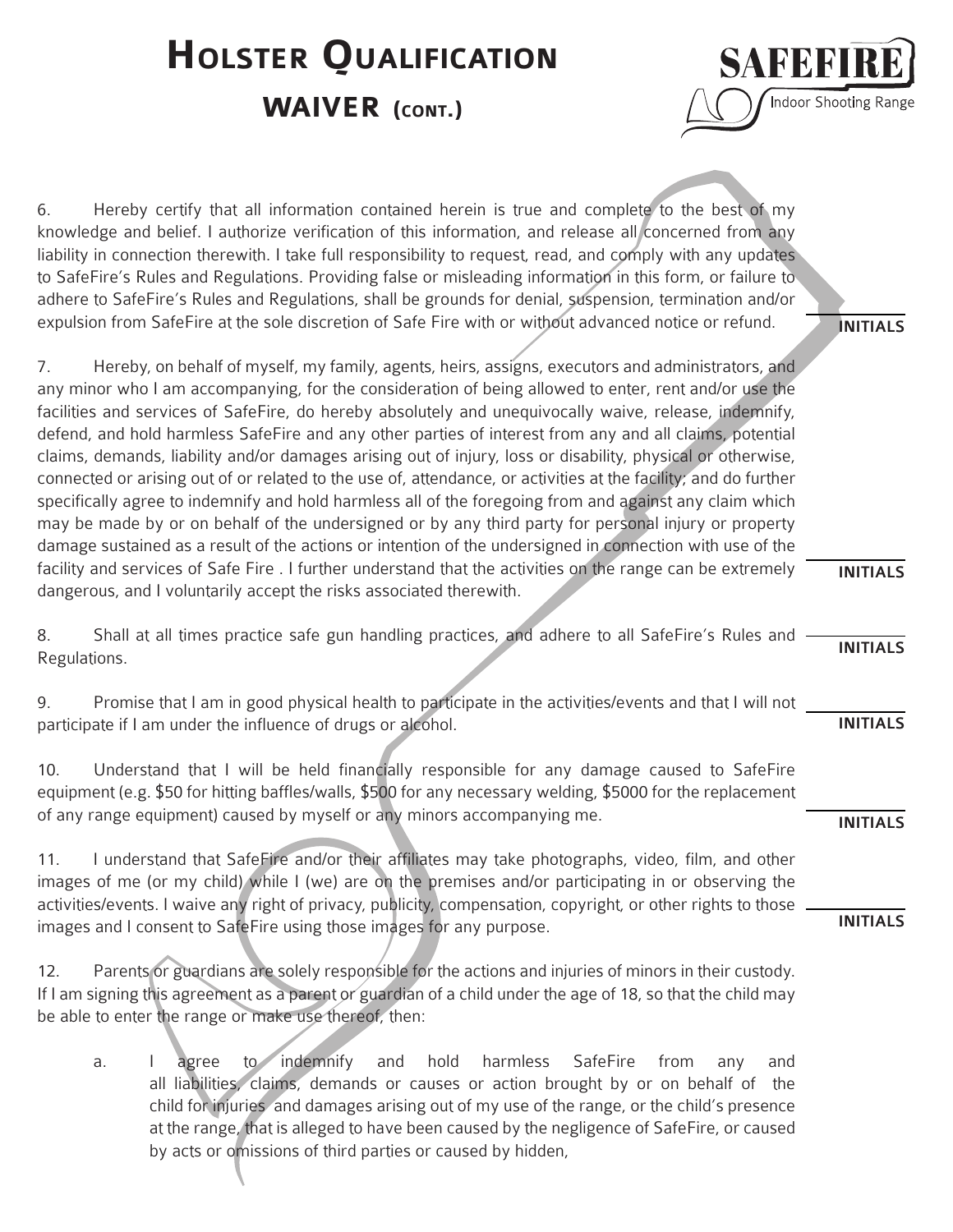# **waiver (cont.) HOLSTER QUALIFICATION**



 latent or obvious defects in the range facilities including but not limited to the bullet trap and it's associated and component parts of the range.

b. Further, on behalf of the minor(s) identified below, as to whom I am the legal parent or guardian, generally and specifically, I hereby and forever, generally and specifically re lease and discharge the range, it's employees and agents and assigns from any and all liabilities, claims, demands or causes of action that the minor may have against the range for any and all injuries and/or damages caused by (1) the negligence of SafeFire, whether active or passive, or (2) including but not limited to the bullet traps and the associated component parts of the range.

INITIALS

BY SIGNING BELOW, I CERTIFY THAT I HAVE READ, UNDERSTAND AND AGREE TO ABIDE BY THE RANGE RULES AND GENERAL LIABILITY WAIVER. FURTHER, I ALSO ACKNOWLEDGE THAT I AM NOT UNDER THE INFLUENCE OF DRUGS (LEGAL AND/OR PRESCRIBED) OR ALCOHOL.

| Printed Name | Signature |
|--------------|-----------|
|              | Date      |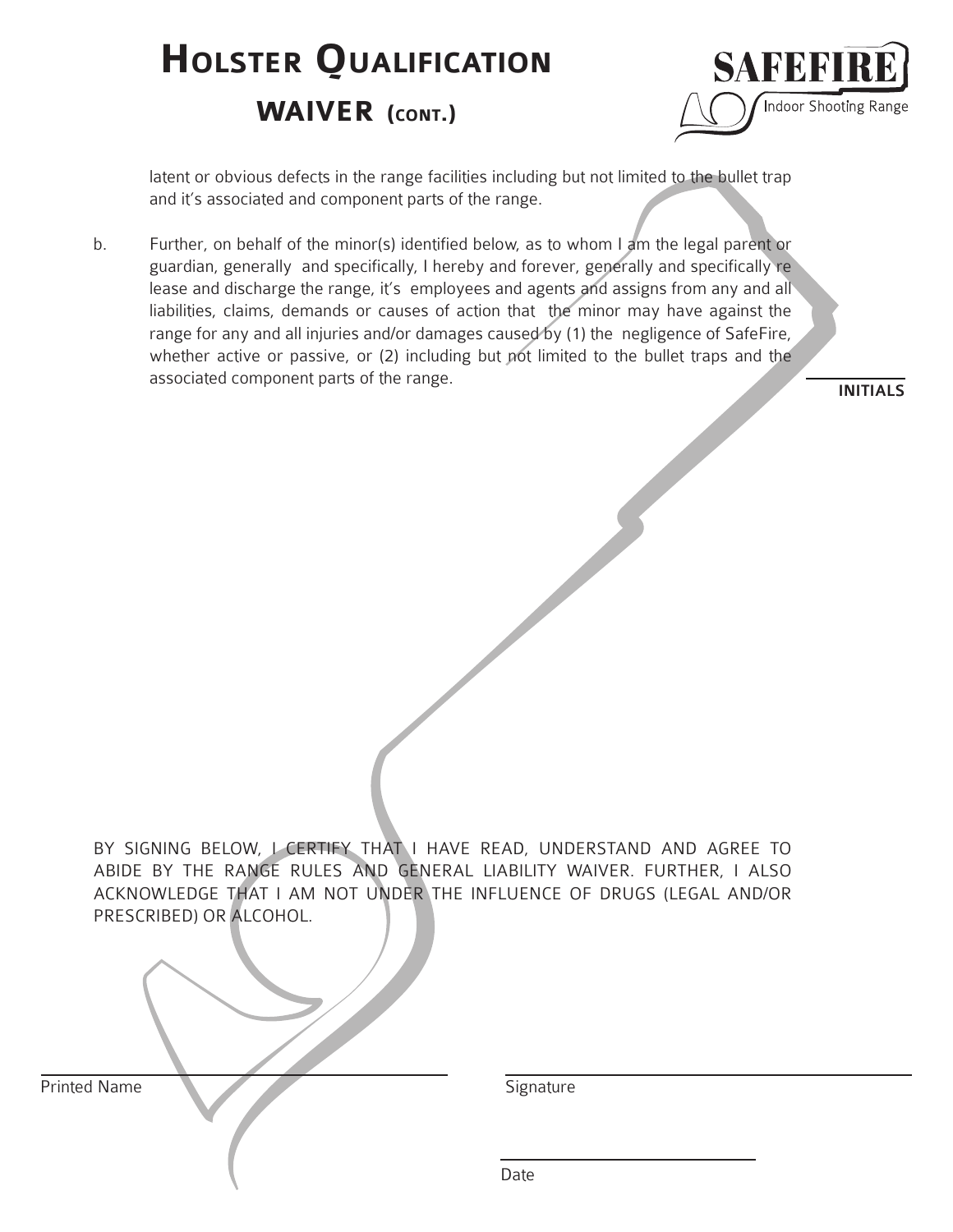# **HOLSTER QUALIFICATION**

# **application**



| Applicant's Full Name                                                                                                                                                  |                       |                    |      |                                                                                   |                        |
|------------------------------------------------------------------------------------------------------------------------------------------------------------------------|-----------------------|--------------------|------|-----------------------------------------------------------------------------------|------------------------|
| Last                                                                                                                                                                   | First                 |                    |      | Middle                                                                            |                        |
| <b>Physical Address</b>                                                                                                                                                |                       |                    |      |                                                                                   |                        |
| Street                                                                                                                                                                 |                       | City               |      | State                                                                             | Zip                    |
| Contact                                                                                                                                                                |                       |                    |      |                                                                                   |                        |
| Home                                                                                                                                                                   | Cell                  |                    |      | Email                                                                             |                        |
| Driver License Information                                                                                                                                             |                       |                    |      |                                                                                   |                        |
| Number                                                                                                                                                                 |                       | State Issued       |      | Expiration                                                                        |                        |
|                                                                                                                                                                        |                       |                    |      |                                                                                   |                        |
| Member?<br>$\Box$ No<br>or                                                                                                                                             | $\exists$ Yes         | Silver             | Gold | Titanium                                                                          | Platinum               |
| Years of handgun experience:                                                                                                                                           |                       |                    |      |                                                                                   |                        |
| Reason for applying for Holster draw certificate:                                                                                                                      |                       |                    |      |                                                                                   |                        |
|                                                                                                                                                                        |                       |                    |      |                                                                                   |                        |
|                                                                                                                                                                        |                       |                    |      |                                                                                   |                        |
| Have you had any formal training?                                                                                                                                      |                       |                    |      | $\Box$ No or $\Box$ Yes (if yes, please tell us where and when)                   |                        |
|                                                                                                                                                                        |                       |                    |      |                                                                                   |                        |
|                                                                                                                                                                        |                       |                    |      |                                                                                   |                        |
|                                                                                                                                                                        |                       |                    |      |                                                                                   |                        |
| How would you rate your competency? (choose a number) 1<br>3<br>5<br>6<br>$\overline{7}$<br>$\overline{2}$<br>$\overline{4}$<br>8<br>9<br>10<br>Professional<br>Novice |                       |                    |      |                                                                                   |                        |
| Where do you want to be able to draw from? (circle all desired)                                                                                                        |                       |                    |      |                                                                                   |                        |
| Outside the Waistband<br>Inside the Waistband (unconcealed)<br>Concealment                                                                                             |                       |                    |      |                                                                                   |                        |
| Desired Holster Position? (circle all desired positions)                                                                                                               |                       |                    |      | Frame Size: (circle all that apply)                                               |                        |
| Appendix (12 o'clock)                                                                                                                                                  | Side (3 or 9 o'clock) | 4:30 or 7:30 carry |      | Fullsize                                                                          | Sub-Compact<br>Compact |
|                                                                                                                                                                        |                       |                    |      | Note: Any holster that requires the shooter to muzzle others will not be allowed. |                        |
| Do you have a current Conceal Pistol License?<br>$\sqrt{\phantom{a}}$ No or<br>$\Box$ Yes                                                                              |                       |                    |      |                                                                                   |                        |
| How often do you carry?                                                                                                                                                |                       |                    |      |                                                                                   |                        |
| Office Use Only                                                                                                                                                        |                       |                    |      |                                                                                   |                        |
| Interview Notes:                                                                                                                                                       |                       |                    |      |                                                                                   |                        |
|                                                                                                                                                                        |                       |                    |      |                                                                                   |                        |
|                                                                                                                                                                        |                       |                    |      |                                                                                   |                        |
|                                                                                                                                                                        |                       |                    |      |                                                                                   |                        |
|                                                                                                                                                                        |                       |                    |      |                                                                                   |                        |
|                                                                                                                                                                        |                       |                    |      |                                                                                   |                        |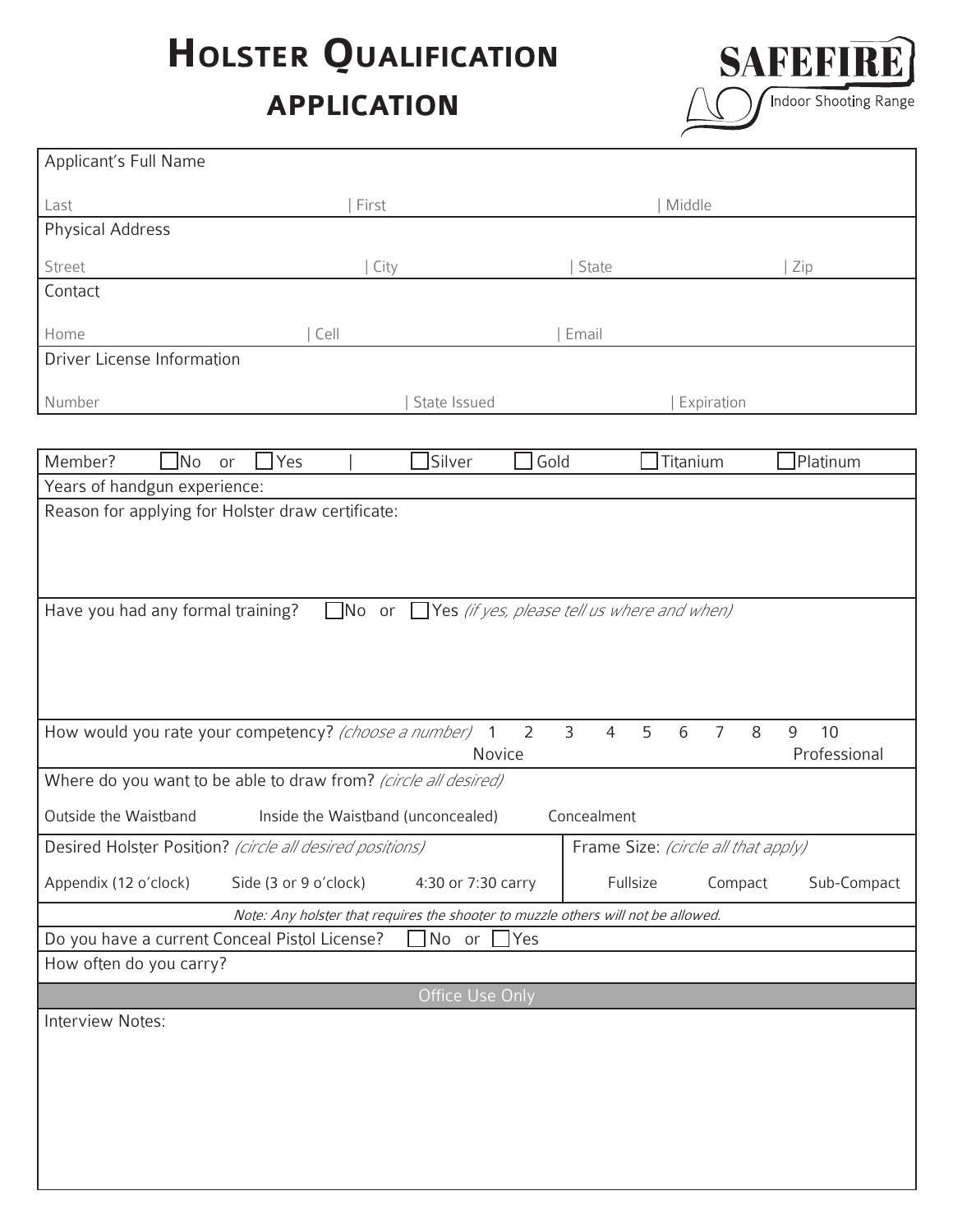# **assessment HOLSTER QUALIFICATION**



# **CLASSROOM**

- Application review

## **IN RANGE**

#### **Weapon, holster, and ammunition inspection:**

-Cold Range, show instructor empty gun with no magazine installed

-Review ammunition types

-Review range commands

# **ASSESSMENT**

| 3 yds.  | 2 to body, 1 to head                                             | both hands        | 6 seconds  | $mag$ #1             | 3 rds.            |
|---------|------------------------------------------------------------------|-------------------|------------|----------------------|-------------------|
| 3 yds.  | 2 to body, 1 to head                                             | both hands        | 6 seconds  | $mag$ #1             | 3 rds.            |
| 5 yds.  | 3 to the body                                                    | strong hand only  | 8 seconds  | mag $#1$             | 3 rds.            |
| 5 yds.  | 3 to the body                                                    | support hand only | 10 seconds | $mag$ #1             | 3 rds             |
| 7 yds.  | 2 to body 1 to head - emergency<br>reload - 2 to body, 1 to head | both hands        | 20 seconds | $mag$ #1<br>mag #2   | 3 rds.<br>3 rds.  |
| 10 yds. | 1 to body - emergency reload -<br>5 to body                      | both hands        | 20 seconds | $mag$ #1<br>$mag$ #2 | 1 rd.<br>5 rds.   |
| 15 yds. | 2 to body - emergency reload -<br>4 to body                      | both hands        | 20 seconds | mag $#1$<br>mag $#2$ | 2 rds.<br>4 rds.  |
| 15 yds. | clear failure to fire (dummy<br>round) - 6 to body               | both hands        | 20 seconds | $mag$ #1             | 6 rds.<br>1 dummy |

#### **Total Shots: 36** .

# **Scoring**

| $ABox = 5 points$                |  | $100\% - 180$ pts |                 |
|----------------------------------|--|-------------------|-----------------|
| $\vert$ B Box = 0 points $\vert$ |  | 95% - 171 pts     |                 |
| $ CBox = 4 points $              |  | 90% - 162 pts     |                 |
| $\vert$ D Box = 3 points $\vert$ |  | 80% - 144 pts     |                 |
|                                  |  | 75% - 135 pts     | Minimum to pass |

Note: Shots fired after timer will result in zero points.

# **POST ASSESSMENT**

-Review observed behavior that is safe and competent and behavior that needs improvement, if any.

-Results of live fire assessment

-This is a pass/fail, but the shooter gets two attempts to pass, unless flagrant safety violations are displayed.